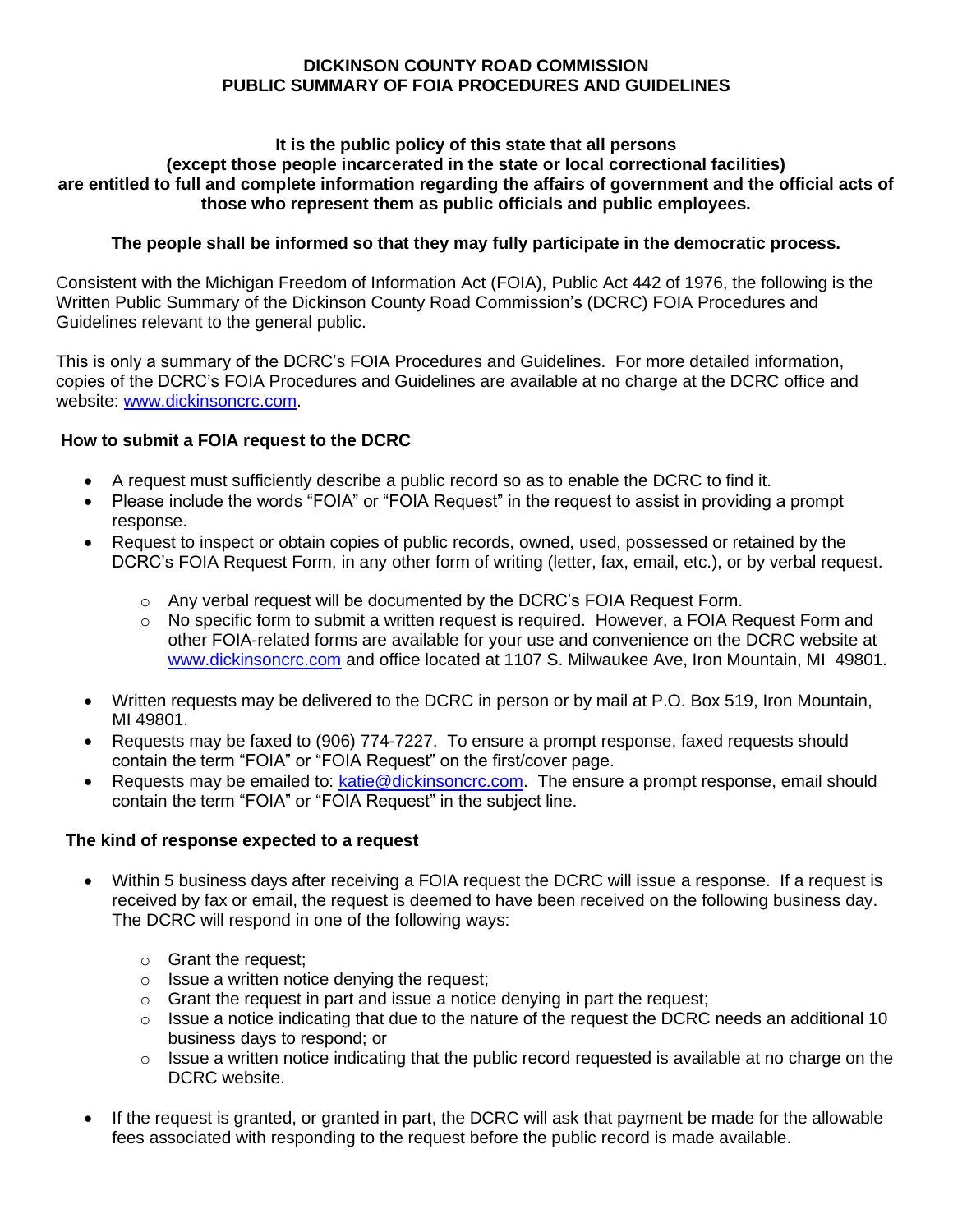### **DCRC's deposit requirement**

- If the DCRC has made a good faith calculation that the total fee for processing the request will exceed \$50, the DCRC will require that you provide a deposit in the amount of 50% of the total estimated fee. When the DCRC requests the deposit, it will provide you a non-binding best total estimated fee. When the DCRC requests the deposit, it will provide you a non-binding best efforts of how long it will take to process the request after you have paid your deposit.
- If the DCRC receives a request from a person who has not paid the DCRC for copies of public records made in fulfillment of a previously granted written request, the DCRC will require a deposit of 100% of the estimated processing fee before it begins to search for the public records for any subsequent written request when **all** of the following conditions exists:
	- $\circ$  The final fee for the prior written request is not more than 105% of the estimated fee:
	- $\circ$  The public records made available contained the information sought in the prior written request and remain in the DCRC's possession;
	- $\circ$  The public records were made available to the individual, subject to payment, within the best effort time frame estimated by the DCRC to provide the records;
	- $\circ$  Ninety (90) days have passes since the DCRC notified the individual in writing that the public records were available for pickup or mailing;
	- $\circ$  The individual is unable to provide proof of payment to the DCRC;
	- $\circ$  The DCRC has calculated an estimated detailed itemization that is the basis for the current written request's increased fee deposit.
- The DCRC will not require the 100% estimated fee deposit if any of the following apply:
	- $\circ$  The person making the request is able to show proof of prior payment in full to the DCRC;
	- $\circ$  The DCRC is subsequently paid in full for all applicable prior written requests; or
	- $\circ$  Three hundred sixty-five (365) days have passed since the person made the request for which full payment was made to the DCRC.

# **DCRC's FOIA processing fees**

- Labor costs associated with copying or duplicating, which includes making paper copies, digital copies, or transferring digital public records to non-paper physical media or through the Internet.
- Labor costs associated with searching for, locating and examining a requested public record, when failure to charge a fee will result in unreasonable high costs to the DCRC.
- Labor costs associated with a review of a record to separate and delete information exempt from disclosure, when failure to charge a fee will result in unreasonably high costs to the DCRC.
- The cost of coping, duplication, not including labor, of paper copies of public records. This may include the cost for copies already on the DCRC's website if you ask for the DCRC to make copies.
- The cost of computer discs, computer tapes or other digital or similar media when the requestor asks for records in non-paper media. This may include the cost for copies of records already on the DCRC's website if you ask for the DCRC to make copies.
- The cost to mail or send a public record to a requestor.

# **Labor Costs**

All labor costs will be estimated and charges in 15 minute increments, with all partial time increments being rounded down. If less than 15 minutes there will be no fee.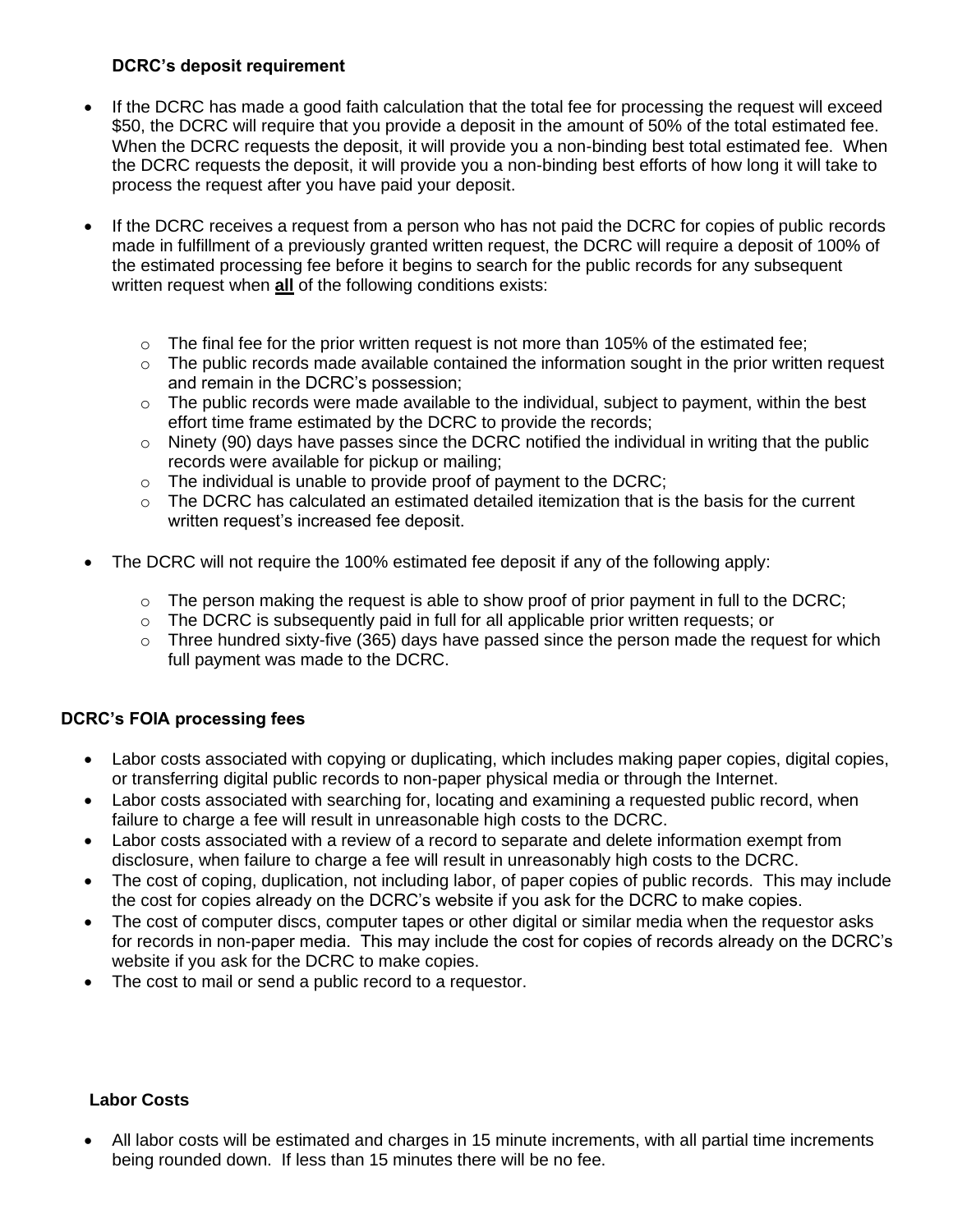- Labor costs will be charged at the hourly wage of the lowest paid DCRC employee capable of doing the work in the specific fee category, regardless of who actually does the work.
- DCRC may add up to 50% of applicable labor amount to cover or partially cover the cost of fringe benefits, but in no case may it exceed the actual cost of fringe benefits.
- Overtime wages will not be included in labor costs unless agreed to by the requestor; and will not be used to calculate fringe benefit cost.
- Contracted labor will be charges at the hourly rate of \$48.90 (6 times the state minimum hourly wage)

A labor cost will not be charged for search, examination, review and the deletion and separation of exempt from nonexempt information **unless** failure to charge a fee would result in unreasonably high costs to the DCRC. Costs are unreasonably high when they are excessive and beyond the normal or usual amount for those services compared to the DCRC's usual FOIA requests, because of the nature of the request in the particular instance. The DCRC must specially identify the nature of the unreasonably high costs in writing.

### **Copying, Duplication & Mailing**

The DCRC must use the most economical method for making copies of public records, including using doublesided printing, if cost saving and available.

- The cost for records provided on non-paper physical media, such as computer discs and tapes or other digital or similar media will be at the actual and most economical and only if the DCRC has the technological capability of doing.
- Paper copies will be \$.10 per copy for standard and legal-size paper. Non-standard paper will be actual costs of paper.
- Mailing of public records will be done by most economical and justifiable means.
- No cost will be made for expedited shipping or insurance unless requested.

### **Waiver of Fees**

The cost of the search for and copying of a public record may be waived or reduced if in the sole judgement of the FOIA Coordinator it is in the public interest and can be considered as primarily benefiting the general public. The DCRC Board may identify specific records or types of records it deems should be made available for not charge or at a reduced cost.

- The DCRC will discount the first \$20 of fees for a request if you submit an affidavit stating you are indigent and receiving public assistance or if not receiving public assistance stated facts demonstrating an inability to pay because of indigence. An affidavit is a sworn statement.
- You are **not** eligible to receive the \$20 discount if you have previously received a discounted copies of public records twice during a calendar year, or are requesting information on behalf of other persons who are offering or providing payment to you to make the request.
- Non-profit organizations who represent the mentally ill or disabled may receive a reduced fee if conditions as described in Section 6 of the DCRC's FOIA Procedures & Guidelines are met.

# **Appeal of a Denial of Public Record**

If you believe that all or a portion of a public record has not been disclosed or has been improperly exempted from disclosure, you may an appeal with the DCRC's Board by filing a written appeal of denial. The appeal must be in writing, specially state the word "appeal", and identify the reason you are seeking a reversal of the denial.

Within 10 business days of receiving the appeal the DCRC Board will respond in writing by reversing the disclosure denial, upholding the denial disclosure or reverse the disclosure denial in part and uphold the disclosure denial in part.